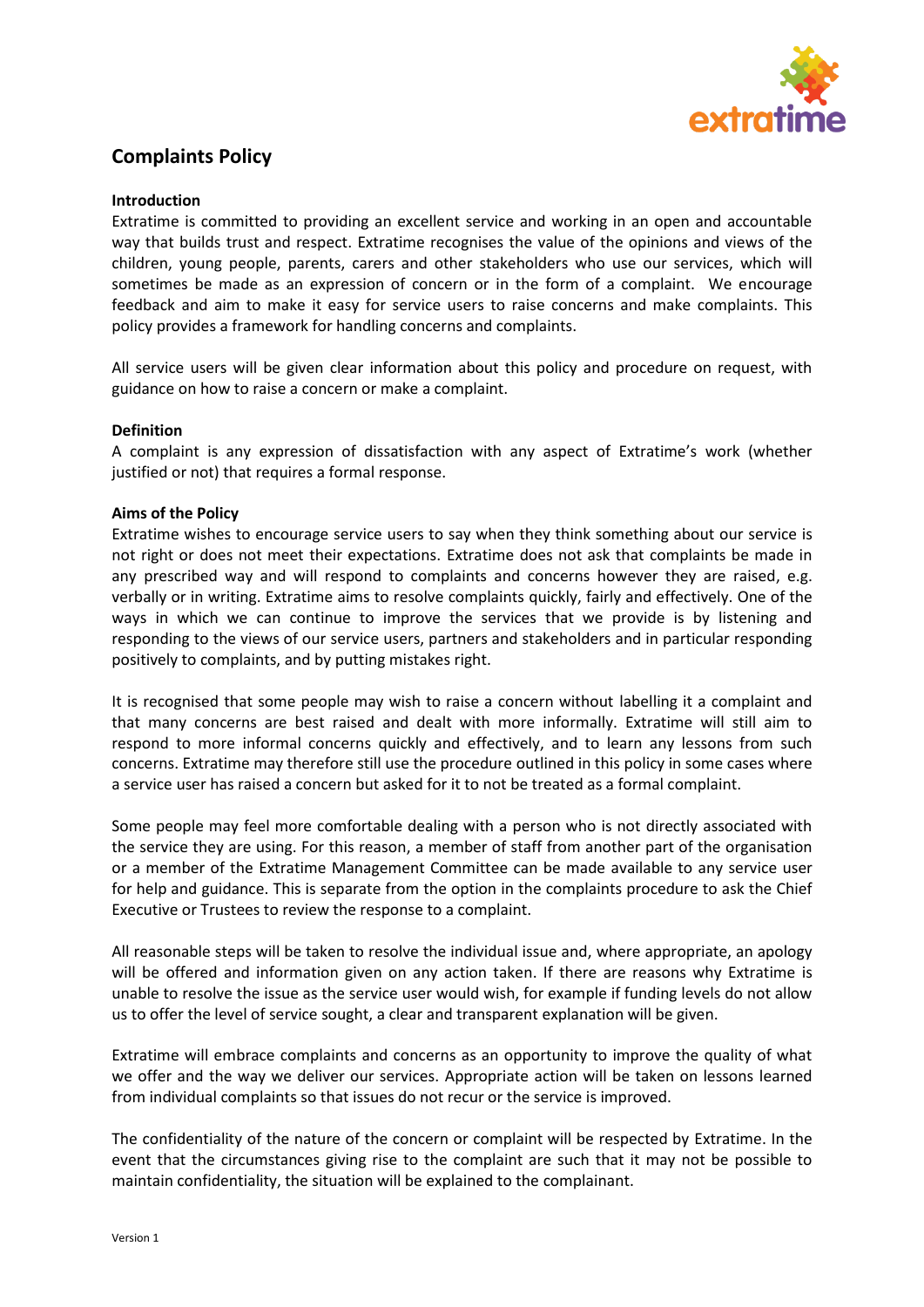

Support and guidance will be available to staff to ensure that this policy is understood and that agreed procedures are followed.

#### **Complaints Procedure**

Service users are encouraged, in the first instance, to raise their concerns or complaints with the relevant Venue Lead or Supervisor leading the service. However, it is recognised that they may prefer to discuss the matter with someone more senior or not associated with the service. In these instances, other Extratime staff that can be contacted include:

- Brett Preston, Senior Venue Lead (brett.preston@extratimebrighton.org.uk)
- Rebecca Jenkins, HR Officer (rebecca.jenkins@extratimebrighton.org.uk)
- Sam Price, CEO (sam.price@extratimebrighton.org.uk)

All Extratime staff will treat concerns and complaints with care and respect to the individual. Where a complaint is against a member of staff, volunteer or trustee, they should be informed of the support available to them.

Within five working days of raising a complaint or concern, the complainant will be contacted to explain the procedure that will be followed and an indication of when they can expect a response from Extratime.

All complaints will be thoroughly investigated by an appropriate member of staff; this may include staff members from another part of the organisation. As soon as reasonably possible following the completion of the investigation, a more formal response outlining the findings and any actions will be sent to the complainant.

If at any time during the investigation of a complaint, matters arise that warrant investigation under disciplinary proceedings or through a criminal investigation, the complaints procedure will be suspended until those investigations are concluded. Similarly, the complaints procedure should be suspended if a complainant is actively seeking legal redress.

If the service user is not satisfied with the outcome of their complaint or the way in which it has been handled, they can ask for it to be reviewed by the Chief Executive. Should the service user wish to take the matter to a further level they can approach the Extratime Trustees.

Where a complaint includes a concern about safeguarding or that action to safeguard has not been taken in accordance with Extratime's procedures, this should be dealt with by the Designated Safeguarding Lead and as outlined in Extratime's Safeguarding Policy. Alternatively, an individual can contact the council's Multi Agency Safeguarding Hub (MASH) or the NSPCC if they do not wish to contact Extratime directly regarding a safeguarding issue.

Where a complaint or concern is raised with Extratime but proves to relate to another organisation or service, the complainant will be offered information about how to take the matter up with the relevant body.

#### **Recording and Reporting**

All stages of the handling of an individual complaint should be properly documented and recorded. This includes notes from investigation meetings, correspondence, a summary of the investigation outcome, the response given to the complainant and any other relevant information.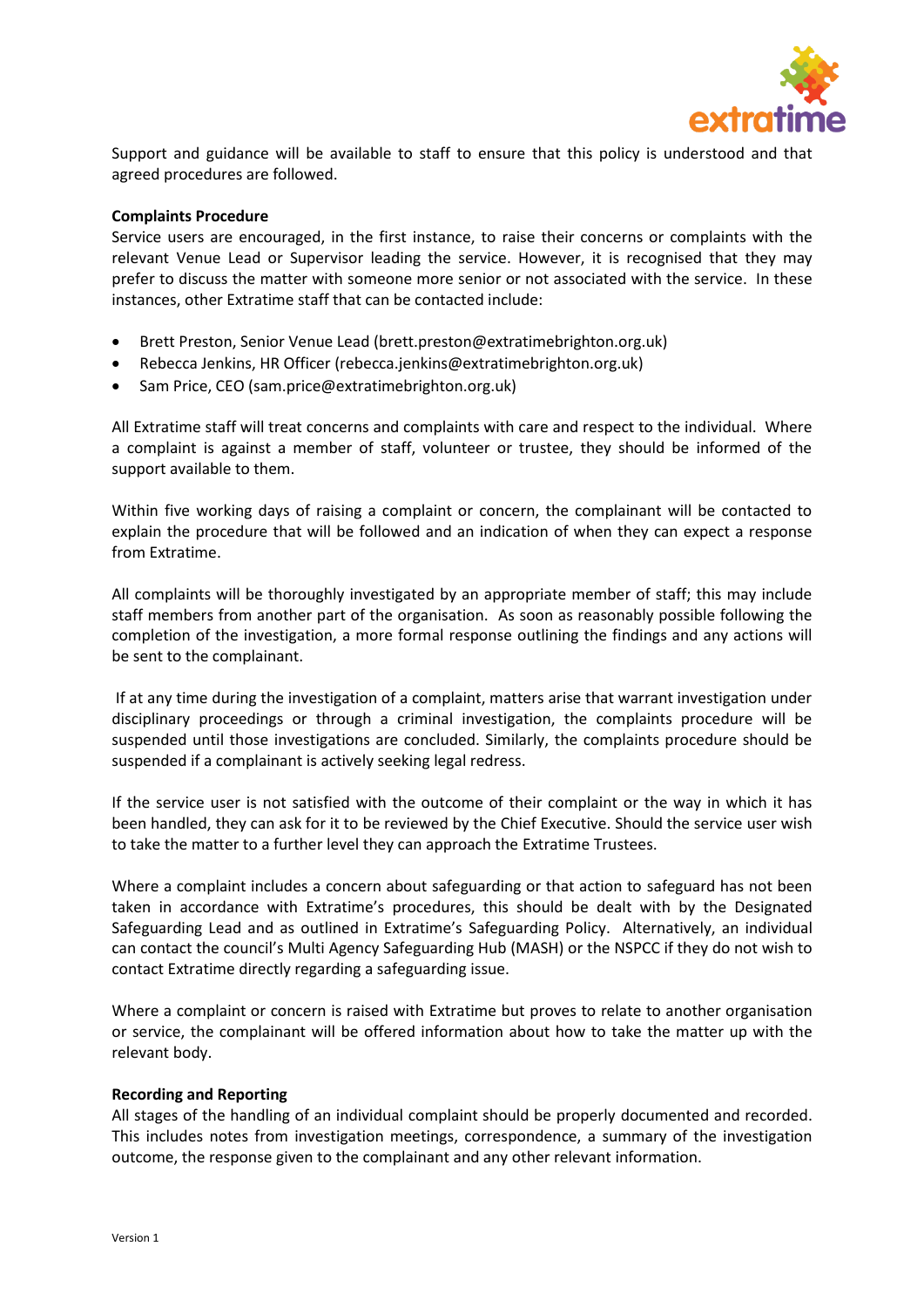

A Complaints & Concerns Log (Appendix 1) should be completed and kept up to date for every complaint and concern raised, outlining:

- Date of complaint/concern
- Name of person raising complaint/concern
- Summary of complaint/concern
- Date of initial response
- Investigating Lead
- Actions taken to investigate complaint/concern
- Investigation findings and conclusion
- Recommendations and actions
- Date of formal response
- Any other actions
- List of supporting documents/information

### **Making a Complaint to Ofsted**

Extratime hope that any concerns or complaints would in the first instance be brought to our attention as outlined in this policy. However, any service user can submit a complaint to Ofsted about Extratime at any time. Ofsted will consider and investigate all complaints and can be contacted at:

Post: The National Complaints Team, Ofsted, Piccadilly Gate, Store Street, Manchester M1 2WD Telephone: 0300 123 1231 (general enquiries) Website[: www.ofsted.gov.uk/parents](http://www.ofsted.gov.uk/parents)

#### **Document version & review:**

| <b>Date Written</b>               | <b>Version</b><br><b>Number</b> | <b>Written By</b>           | Date approved by<br><b>Management</b><br>Committee |  |
|-----------------------------------|---------------------------------|-----------------------------|----------------------------------------------------|--|
| October 2017                      |                                 | Rebecca Jenkins, HR Officer | August 2017                                        |  |
|                                   |                                 |                             |                                                    |  |
|                                   |                                 |                             |                                                    |  |
| Date of next review: October 2020 |                                 |                             |                                                    |  |